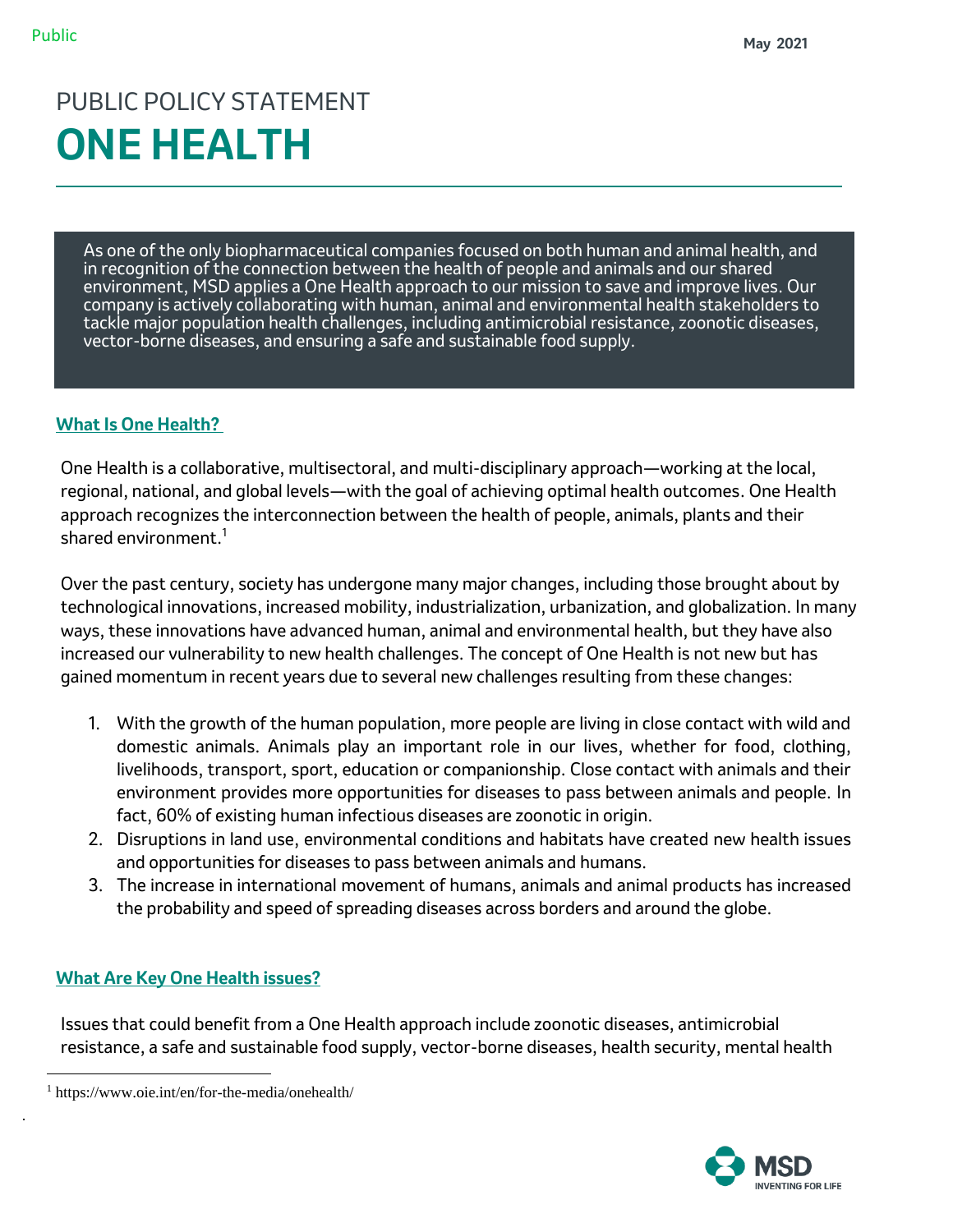and chronic disease to name a few

# **One Health Requires Collaboration.**

The key to an effective One Health approach is collaboration. Professionals in human health (e.g., doctors, nurses, public health practitioners, epidemiologists), animal health (e.g., veterinarians, veterinary technicians, paraprofessionals, farmers and other agricultural workers), environmental sciences (e.g., ecologists, wildlife experts), and other areas of expertise need to communicate, collaborate and coordinate. Other relevant stakeholders in a One Health approach could include policymakers, communities and even pet owners. No one person, organization, or sector can address issues at the animal-human-environment interface alone.

**As a company with deep expertise in both human and animal health as well as our commitment to our shared environment, MSD is well-positioned as a strong partner in a One Health approach to contribute to today's health solutions.** 

# **MSD's Work in One Health**

#### **Prevention**

Prevention of disease in animals and humans is a key component of any One Health approach. Our company has a broad pipeline and portfolio of vaccines and technologies to help prevent both human and animal diseases, including zoonotic diseases. By adopting preventative strategies, we can improve human and animal health and well-being—and advance public health.

MSD Animal Health is one of the world's largest producers of vaccines for animals, producing over 102 billion doses per year. Our vaccines safeguard animal health and welfare to further prevent the spread of disease. Vaccination and other prevention strategies are in development to reduce foodborne infections (for example, salmonella) and help ensure a safe and sustainable food supply. Rabies is an example of fatal zoonotic disease that can be carried by a number of hosts, including dogs, and has a significant, negative impact on public health budgets, local communities and livestock economies in developing areas. Of the thousands of people who die from rabies every year, 99 percent of those affected received the infection from rabid dogs, and 40 percent of the bites by rabid animals affect children under the age of 15.  $20$ ur company is committed to addressing this problem by funding a number of [programs](https://www.msd-animal-health.com/2020/09/28/msd-animal-health-supports-rabies-elimination-by-2030-on-world-rabies-day/) to increase canine vaccination and rabies awareness education in areas where the disease is endemic.

Zoonotic and other emerging infectious diseases pose particular threats to global health security but can be managed or prevented through well-coordinated vaccination efforts. For example, MSD's vaccine against Ebola Zaire virus, a deadly and extremely contagious zoonotic disease that has had a devastating impact on parts of the world, is an important tool for outbreak preparedness and response. Investigational doses of MSD's vaccine played an important role in the response to the Ebola outbreak centered in the eastern region of the Democratic Republic of Congo, which thankfully came to an end during the summer of 2020. MSD, in collaboration with our public and private global partners, remains



<sup>&</sup>lt;sup>2</sup> [https://www.who.int/health-topics/rabies#tab=tab\\_1](https://www.who.int/health-topics/rabies#tab=tab_1)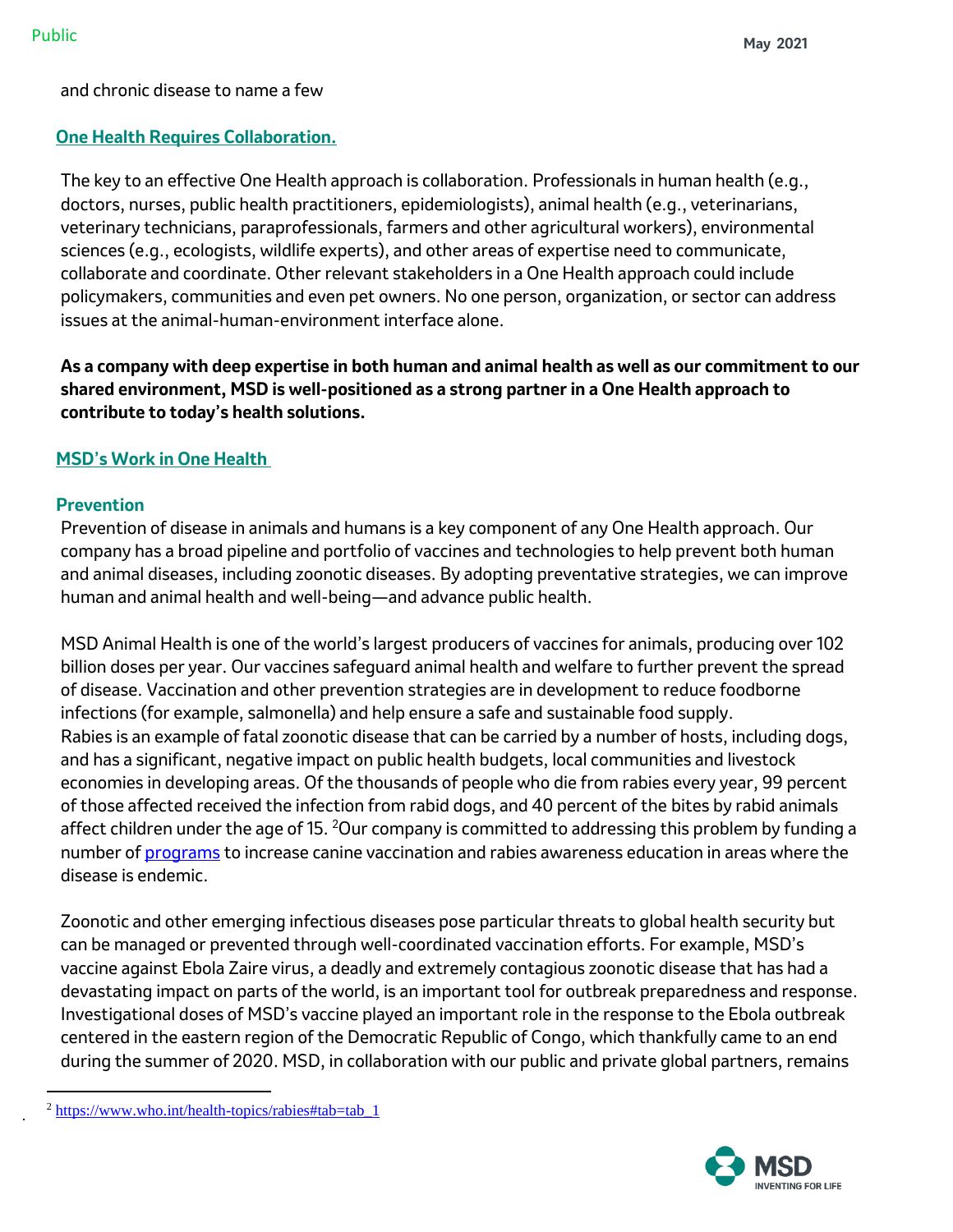committed to supporting current and future outbreak response efforts.

#### **Surveillance and Monitoring**

Our company is committed to advocating for and participating in scientifically based surveillance and monitoring systems to better understand, track and predict health-related issues.

For example, MSD has long supported evidence-based approaches to understand AMR. The U.S. [National Antibiotic Resistance Monitoring System \(NARMS\)](https://www.cdc.gov/narms/index.html) is part of the U.S. national public health surveillance system and is an excellent example of an interagency government program that utilizes a One Health approach to understanding the risks posed by AMR.

Recognizing the importance of AMR surveillance, MSD initiated the **Study for Monitoring Antimicrobial** [Resistance Trends \(SMART\)](http://www.globalsmartsite.com/), one of the world's largest and longest-running AMR surveillance studies, in 2002. SMART has more than 200 sites across more than 60 countries - with 67 of the participating sites in low- and middle-income countries. MSD is working to ensure researchers around the world have greater access to SMART data. This type of AMR surveillance data can be a valuable resource in determining pathogen prevalence and antibiotic susceptibility, important data that can be used to support antimicrobial stewardship programs and improve patient outcomes.

Additionally, our identification and monitoring tools and services help farmers better manage their livestock's health and well-being, in addition to the responsible and appropriate use of veterinary medicines, including antibiotics and vaccines. We also offer technological solutions to help pet owners monitor their companion animals for improved health outcomes. Click [here](https://www.msd-animal-health.com/animal-health-intelligence/) to learn more.

#### **Innovation**

Our company is one of the last remaining large pharmaceutical companies with a continued focus on research and development of novel vaccines and therapeutics for a broad array of infections. Our human and animal health research laboratories collaborate in antimicrobial and vaccine research in many ways including by sharing enabling technologies, expertise, and evaluation of external opportunities. Our human health antimicrobial and vaccine R&D programs span discovery to late-stage clinical development and address the key unmet needs established by public health authorities. In 2017, we established the [MSD Exploratory Science Center](https://www.nature.com/articles/d41573-019-00091-y) in Cambridge, Massachusetts, USA, which focuses on the earliest stages of discovery research to better understand the underlying biology of human disease. The center's research explores the most promising areas of emerging disease biology and will be used to inform MSD's ongoing drug discovery with a special focus on infectious disease.

Beyond vaccines and therapeutics, our company is investing and developing predictive, monitoring and diagnostic technologies to help animal caretakers make data-driven evaluations of an animal's health status and optimize their animals' health and well-being. These tools will allow for sophisticated monitoring and better decisions about health interventions for animals. For example, as world leader in identification and monitoring for livestock, we offer solutions to help advance animal well-being and make farmers more efficient. Additionally, our DNA traceability technology can link any animal-derived

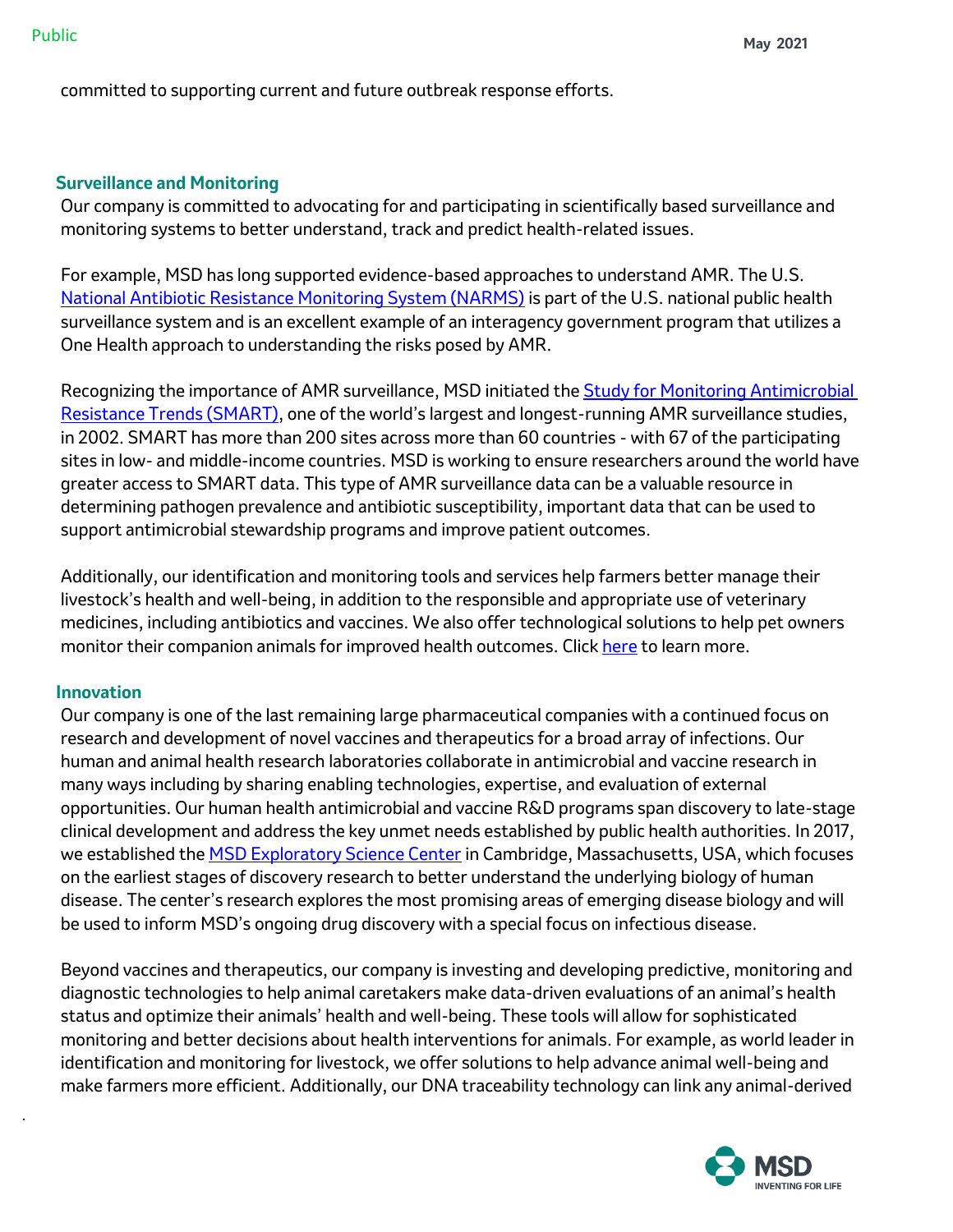food product back to the animal and farm from which it originated.

#### **Stewardship of Essential Medicines**

For over 100 years, our company has played a leading role in addressing antimicrobial resistance (AMR), not only discovering and developing medicines and vaccines to treat and prevent infectious diseases in humans and animals, but also supporting responsible use of these products.

As inventors of many of these important medicines, we are committed to advancing antimicrobial stewardship (AMS). AMS involves multi-disciplinary efforts to systematically improve antimicrobial use with the ultimate goals of optimizing outcomes and minimizing the unintended consequences of antimicrobial use. We collaborate with a broad group of stakeholders, including governments, regulators, veterinarians and healthcare providers to implement evidence-based AMS policies and programs in both humans and animals. We support AMS through a variety of initiatives focused on education, implementation, research and/or advocacy. More information can be found [here.](https://www.merck.com/wp-content/uploads/sites/5/2020/08/Global-Antimicrobial-Resistance-Action-Plan.pdf#page=9)

Several drugs originally intended for use in animals have been found to be effective in treating human disease. For example, ivermectin, a product MSD initially designed for livestock, has contributed enormously to th[e \(near\) elimination of river blindness and lymphatic filariasis \(LF\)](https://www.msdresponsibility.com/access-to-health/affordability/mectizan-donation-program/) in West Africa that have been a major public health problem affecting local economies. Better control of river blindness opened up the Senegal River Valley and other affected areas in Africa and across the world to both people and agriculture. In 2019 alone, 403 million treatments were approved, and 344 million treatments were shipped to endemic countries for the elimination of river blindness and LF.

# **Ensuring a Safe and Sustainable Food Supply**

Diseases in food-producing animals result in 20% loss of global production, jeopardizing global food security. Prevention of animal disease, through vaccination and other tools, is critical to ensuring a safe, nutritious sustainable food supply and to prevent foodborne diseases. Our company has implemented precision livestock management and traceability initiatives to enable more accurate risk profiling, early disease detection and individualized diagnosis/treatment decisions. Our company's vaccines help safeguard animal health and welfare to ensure that producers are able to supply high-quality and secure protein.

Our company is developing vaccines and other strategies to reduce foodborne infections caused by Salmonella and Campylobacter. Additionally, our research, monitoring tools, and technologies enable farmers across the world to better manage their animals, leading to enhanced trust and security for all who use and consume products sourced from these animals.

# **Respecting Our Shared Environment**

Our company recognizes and appreciates the common environment that is shared by both humans and animals, including livestock, companion animals, fish and wildlife. Environmental health plays a large role in the overall health of the human and animal population, which underscores the need for interventions to prevent disease transmission.

Our company supports science-based, environmentally sound international and national programs to